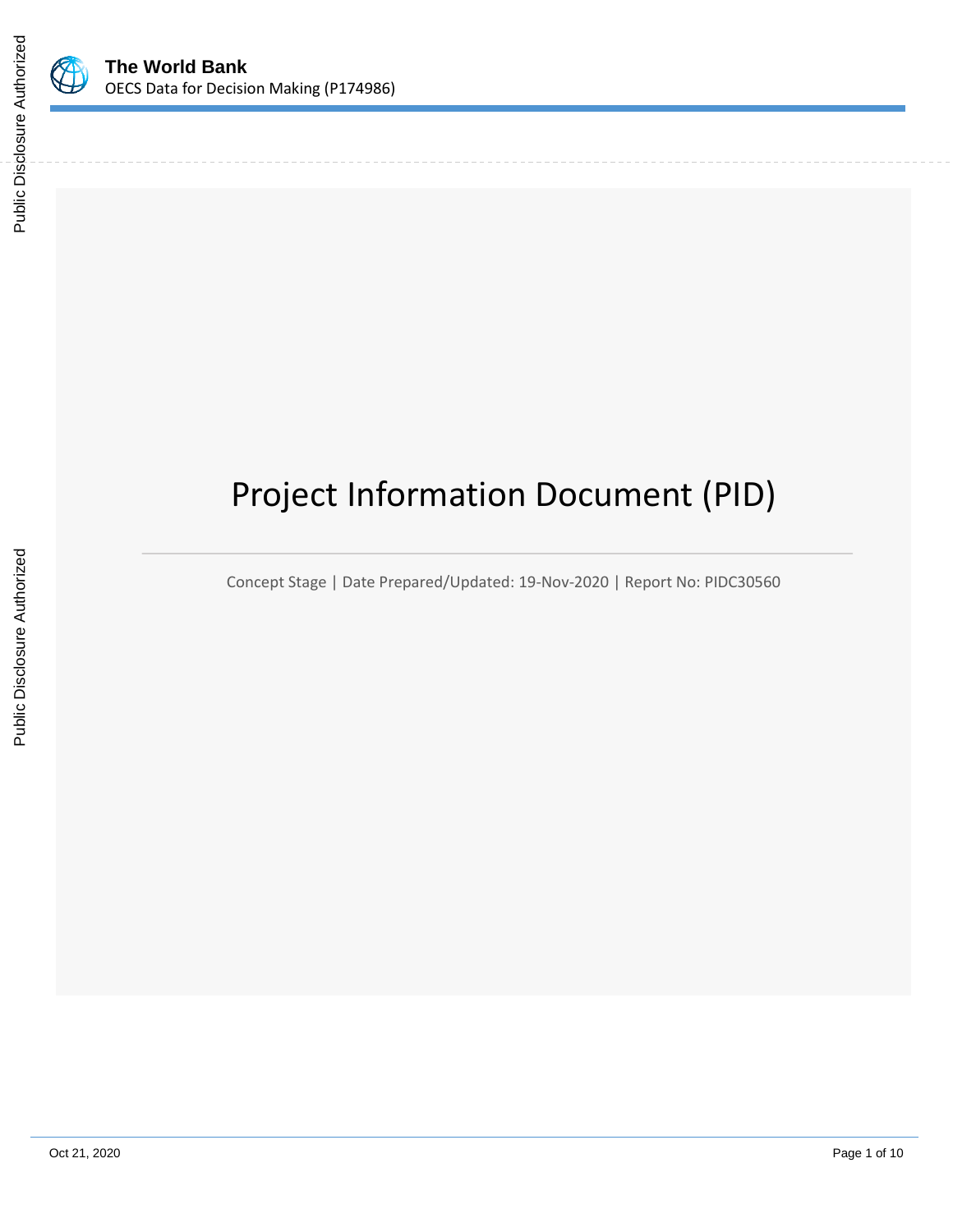

## **BASIC INFORMATION**

## **A. Basic Project Data**

| Country<br><b>OECS Countries</b>                                   | Project ID<br>P174986                                                                                                      | Parent Project ID (if any)                                                                                                                                                                                                                    | Project Name<br><b>OECS Data for Decision</b><br>Making (P174986) |
|--------------------------------------------------------------------|----------------------------------------------------------------------------------------------------------------------------|-----------------------------------------------------------------------------------------------------------------------------------------------------------------------------------------------------------------------------------------------|-------------------------------------------------------------------|
| Region<br>LATIN AMERICA AND<br>CARIBBEAN                           | <b>Estimated Appraisal Date</b><br>Mar 22, 2021                                                                            | <b>Estimated Board Date</b><br>Jul 09, 2021                                                                                                                                                                                                   | Practice Area (Lead)<br>Poverty and Equity                        |
| <b>Financing Instrument</b><br><b>Investment Project Financing</b> | Borrower(s)<br>St Lucia, St Vincent and the<br>Grenadines, Grenada, Organis<br>ation of Eastern Caribbean<br>States (OECS) | <b>Implementing Agency</b><br><b>St Lucia Central Statistics</b><br>Office, St Vincent and the<br><b>Grenadines Central Statistics</b><br>Office, Grenada Central<br>Statistics Office,<br>Organisation of Eastern<br>Caribbean States (OECS) |                                                                   |

## **Proposed Development Objective(s)**

To improve the capacity of select Eastern Caribbean countries to produce and publicly disseminate statistical data in a timely manner for evidence-based policy making at both the country and regional levels.

## **PROJECT FINANCING DATA (US\$, Millions)**

#### **SUMMARY**

| <b>Total Project Cost</b> | 29.00 |
|---------------------------|-------|
| <b>Total Financing</b>    | 29.00 |
| of which IBRD/IDA         | 29.00 |
| <b>Financing Gap</b>      | 0.00  |

#### DETAILS

## **World Bank Group Financing**

| International Development Association (IDA) | 29.00 |
|---------------------------------------------|-------|
| <b>IDA Credit</b>                           | 24.00 |
| <b>IDA Grant</b>                            | 5.00  |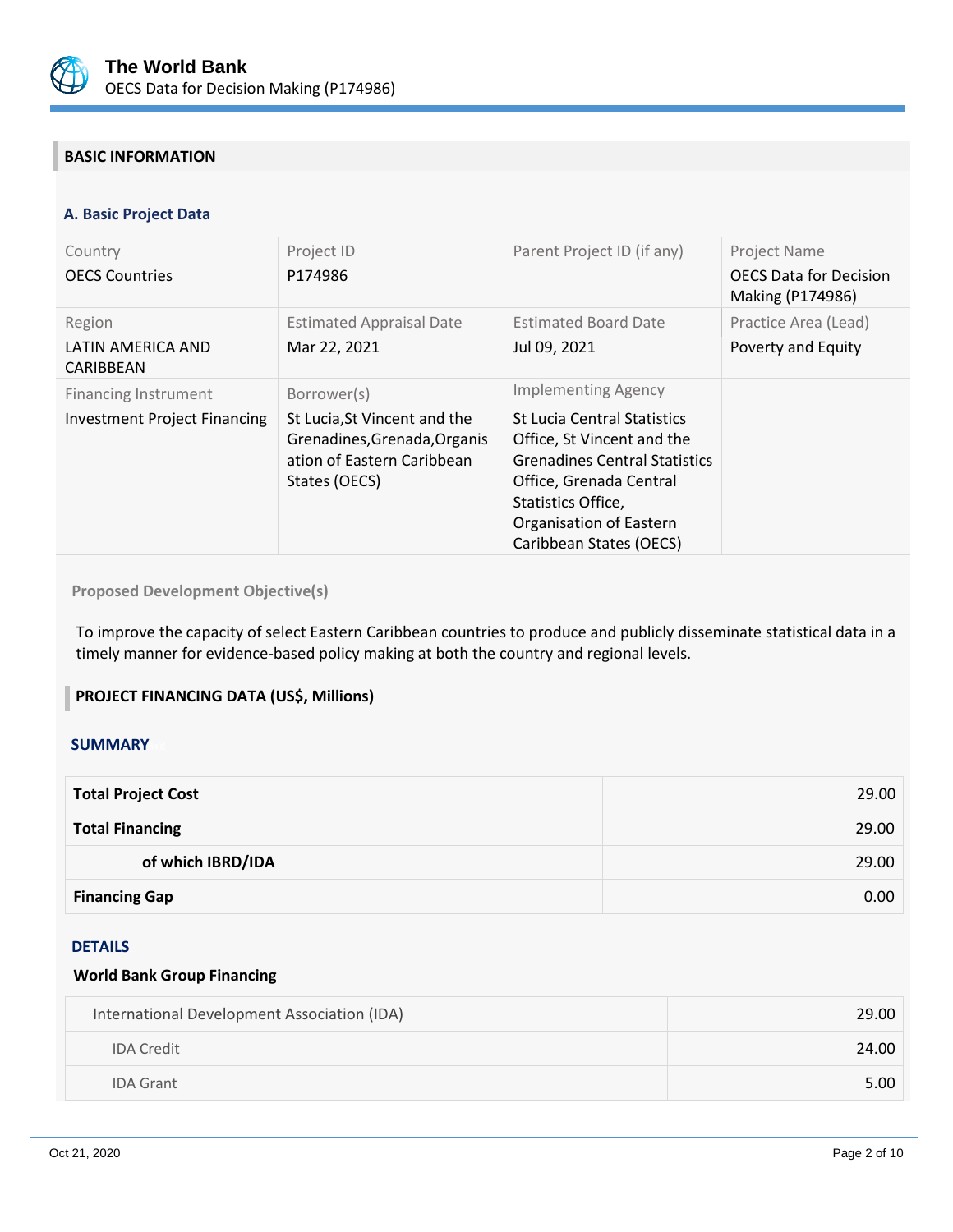

Environmental and Social Risk Classification **Concept Review Decision** 

Moderate Track II-The review did authorize the preparation to continue

Other Decision (as needed)

## **B. Introduction and Context**

## Regional / Country Context

The Organisation of the Eastern Caribbean States (OECS) is an inter-governmental international organization dedicated to fostering regional integration in the Eastern Caribbean and comprised of eleven member states – seven full member states<sup>1</sup> and four associate members. To enhance economic growth, social inclusion and environmental protection in all member states, the OECS is guided by the following five strategic objectives: (1) advance, support and accelerate regional trade, economic and social integration; (2) mainstream climate, economic, environmental and social resilience; (3) promote and support equity and social inclusion; and leverage the cultural and linguistic diversity of the OECS; (4) support alignment of foreign policy of Member States with the development needs of the OECS; and (5) align and strengthen the institutional systems of the Commission to effectively deliver its mandate.

The OECS strategic objectives require comparable data to monitor progress across member states and to inform the formulation of regional policies. To inform regional policy making and to measure development and integration progress of the OECS Economic Union – nationally and regionally, the OECS created a Regional Statistical System (RSS). The OECS Regional Strategy for the Development of Statistics (RSDS) (2017-2030) was adopted to support the OECS Economic Union's development and integration agenda by formalizing, empowering, consolidating and promoting the RSS, so that it can respond to the demand for relevant, high quality and Treaty-enabled data and official statistics. The RSDS aims to determine and schedule the statistical requirements for economic, social, human and environmental development.

Three IDA-eligible OECS member countries (Grenada, Saint Lucia and St. Vincent and the Grenadines), which are the focus of the country level components of this project, are among the world's smallest countries and face a high degree of economic volatility. These countries have populations ranging from around 110,000 people in Grenada and in St. Vincent and the Grenadines to 180,000 in St. Lucia. By leveraging external demand, they have overcome their challenge of small internal markets and labor forces, which, however, has exposed them to greater economic volatility. Their narrowly based economies are highly dependent on services, in particular, tourism. In addition, these countries are heavily exposed to natural disasters, namely hurricanes. With limited resources, narrowly-based economies, and vulnerability to natural disasters, they face a high degree of exposure to economic volatility which in turn has the

 $1$  The full member states are Antigua and Barbuda, Dominica, Grenada, Montserrat, St. Kitts and Nevis, Saint Lucia, and St. Vincent and the Grenadines; while the British Virgin Islands, Anguilla, Martinique, and Guadeloupe are associate members.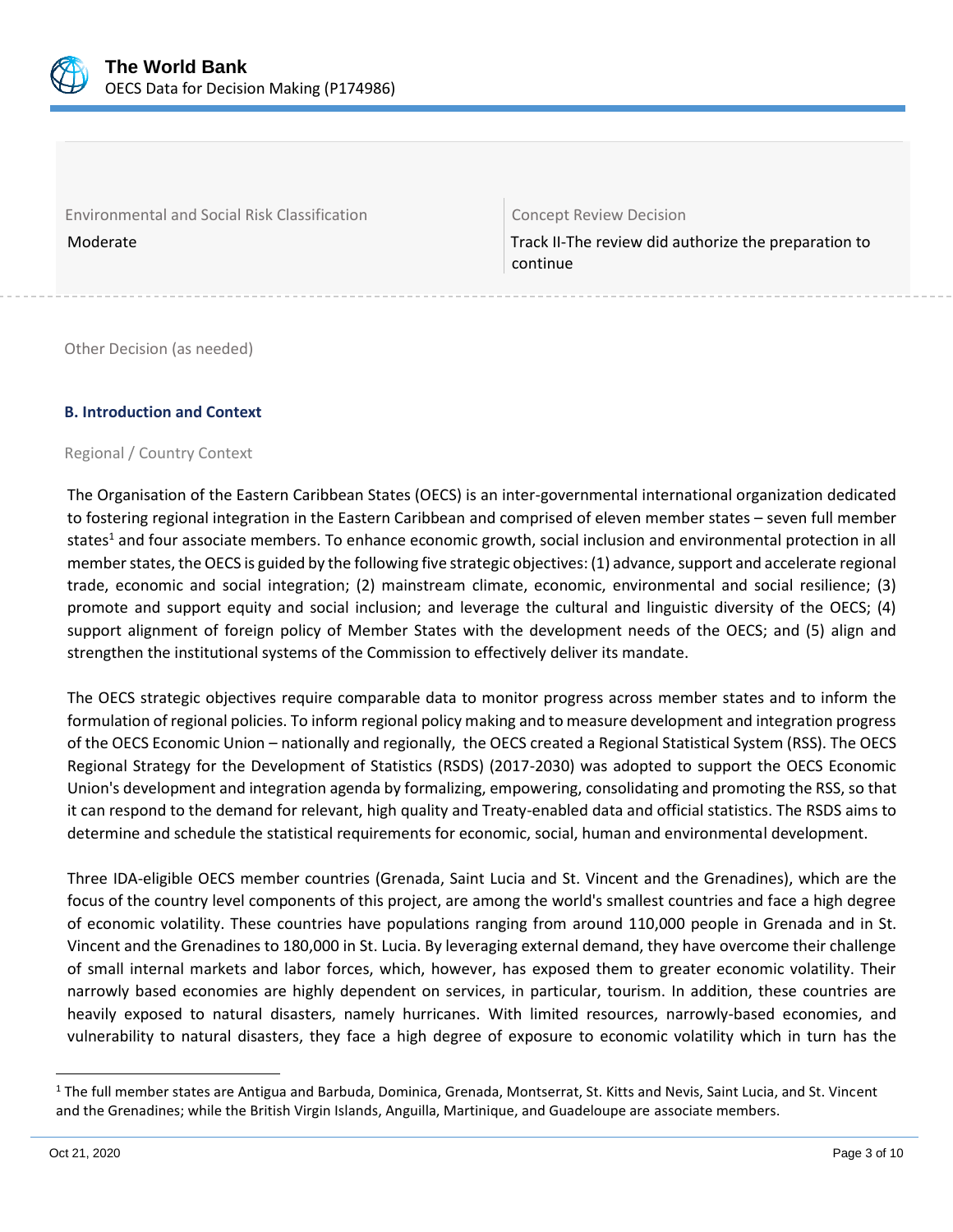

potential to impact livelihoods and well-being. Although the limited available data suggest these countries rank comparatively well in poverty and human development, unemployment has been high, with unemployment rates in 2019 reaching 18.9 and 20.7 percent in St. Vincent and the Grenadines and St. Lucia, respectively, well above the 8.6 percent average for all small states globally.<sup>2</sup>

#### Sectoral and Institutional Context

Data deprivation among OECS member states limits data-driven decision making. The IDA-eligible OECS members are considered data deprived<sup>3</sup> as household surveys to monitor poverty are conducted once every ten years or less frequently. Moreover, although three of the four countries have conducted a Household Budget and Living Conditions Survey (HBS-SLC) recently, only St. Lucia has published a report of the survey results, meaning the latest data and analyses available for the other countries are from the mid-2000s (see Table 1. **[Recommended and actual](#page-3-0)  frequency of key surveys [in IDA-eligible OECS countries](#page-3-0)**). Outdated data and analysis of poverty prevalence, root causes of poverty, or distributional aspects prohibit identifying the poor and vulnerable population and adequate targeting policies to reduce poverty. Other key socioeconomic information, such as labor market data, is also not collected systematically and made available in all countries, although this information is critical for policymaking. Although St. Lucia and Grenada conduct quarterly labor force surveys (LFS), St. Vincent and the Grenadines only conducts an LFS every other year, and in Dominica, the last LFS was conducted in 2013. Data from specialized health surveys, such as the Demographic and Health Survey (DHS) or the Multiple Indicator Cluster Survey (MICS), do not exist, apart from St. Lucia, where the MICS was conducted in 2012. Given the centrality of household survey data to sectoral analyses, such as education, health services, labor markets, and skills, the lack of up-to-date statistics limits the provision of important inputs for decision making. This has been particularly evident this year when the COVID-19 pandemic hit the region, and social protection and emergency assistance responses needed to be designed quickly.

|                               | <b>Household Budget and</b><br><b>Living Conditions Survey</b> | <b>Labor Force Survey</b>             | <b>Health survey</b><br>(DHS, MICS) | <b>Agricultural</b><br><b>Census</b> |
|-------------------------------|----------------------------------------------------------------|---------------------------------------|-------------------------------------|--------------------------------------|
| Recommended<br>frequency      | every 3-5 years                                                | Quarterly                             | every 3-5 years                     | every ten years                      |
| Dominica                      | 1995, 2005                                                     | 2013                                  | none                                | 1995, 2015                           |
| Grenada                       | 1998, 2008, 2018*                                              | Quarterly                             | none                                | 1995, 2012                           |
| St. Lucia                     | 1995, 2005, 2016                                               | Quarterly                             | 2012                                | 1996, 2007                           |
| St. Vincent and<br>Grenadines | 1996, 2008, 2018*                                              | Every two years<br>(2015, 2017, 2019) | none                                | 1986, 2000                           |

<span id="page-3-0"></span>

|  |  | Table 1. Recommended and actual frequency of key surveys in IDA-eligible OECS countries |  |  |  |
|--|--|-----------------------------------------------------------------------------------------|--|--|--|
|--|--|-----------------------------------------------------------------------------------------|--|--|--|

*\* data/report not yet available/published*

<sup>&</sup>lt;sup>2</sup> These are modeled ILO estimates and might differ from national estimates.

<sup>3</sup> Serajuddin, Umar; Uematsu, Hiroki; Wieser, Christina; Yoshida, Nobuo; Dabalen, Andrew L.. 2015. Data deprivation: another deprivation to end. Policy Research working paper; no. WPS 7252. Washington, D.C. : World Bank Group.

A country is considered to be data deprived if one or fewer poverty estimates are available within any ten year period.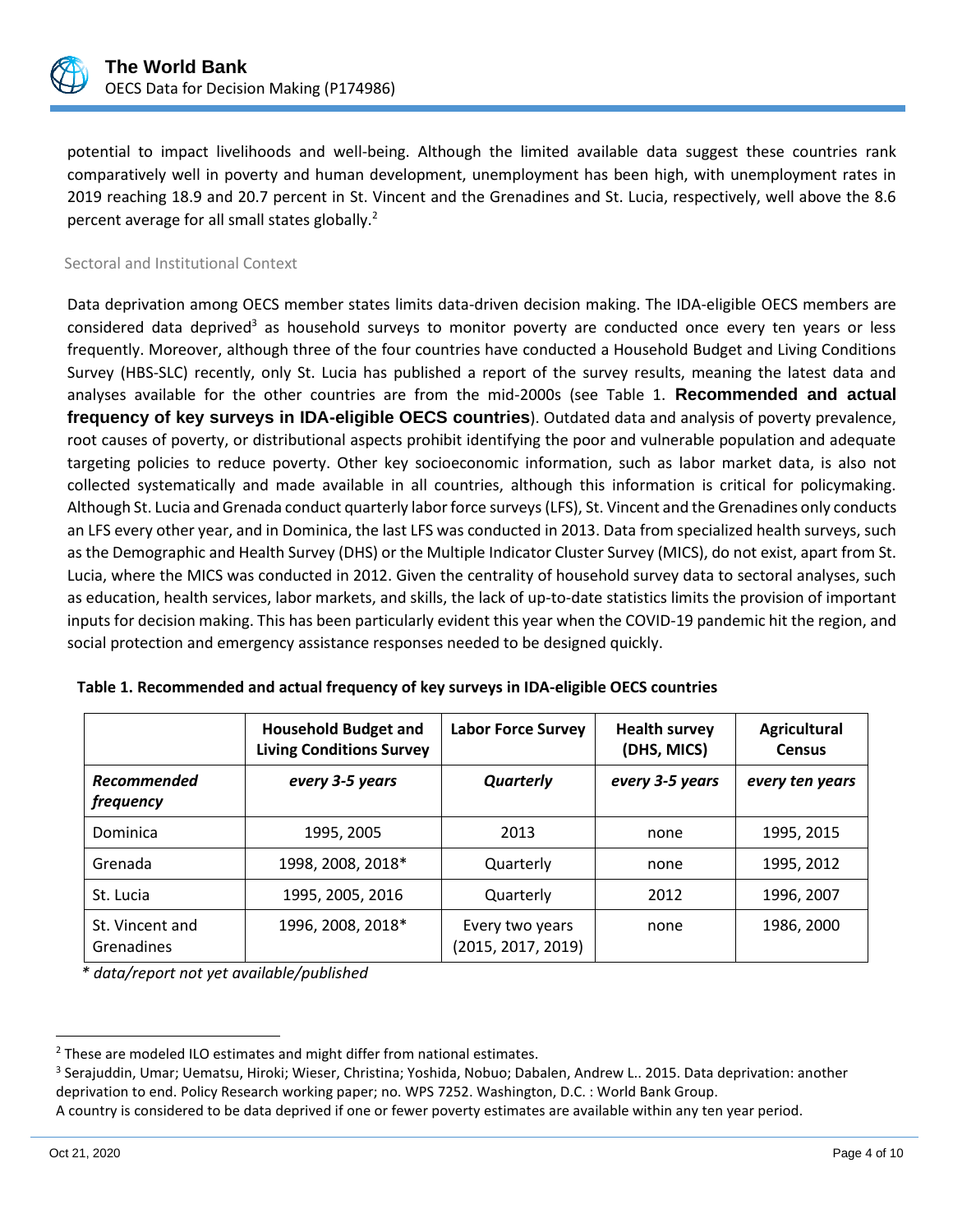



**Figure 1. Statistical Capacity Indicator (2019)**

*Source: World Bank Statistical Capacity Indicator. https://databank.worldbank.org/source/statistical-capacityindicators.*

Statistical capacity is relatively low, although there is variation across countries. In 2019, the World Bank Statistical Capacity Indicator (SCI)<sup>4</sup> ranged between 50 in Dominica to 60 in St. Vincent and the Grenadines, similar to or below the average for IDA countries, despite being upper-middle-income countries. They all scored 10 or more points below the Latin America and Caribbean (LAC) regional average. For the SCI, countries are assessed on three dimensions of statistical capacity: (i) methodology – capacity to meet internationally recommended standards, methods and data reporting practices in economic and social statistics, (ii) periodicity and timeliness – availability and periodicity of key socioeconomic indicators, including the extent to which data are made accessible to users through the transformation of source data into timely statistical outputs, (iii) source data – the extent to which a country meets international recommendations for collecting five key data sources (agricultural Census, health survey, population census, poverty survey, and vital registration system coverage). While the four OECS IDA-eligible countries overall performed comparatively well on methodology, with respect to the average among all IDA countries, they scored much lower than IDA or LAC countries on periodicity and timeliness. The results for the source data category were mixed, with St. Lucia exceeding the IDA and LAC averages, and Dominica scoring much lower than the average scores.

## Relationship to CPF

Closing data and knowledge gaps for policymaking are priorities for the World Bank and IDA-eligible OECS member countries. Strengthening statistical capacity to inform policymaking was one of the areas outlined in the World Bank

<sup>&</sup>lt;sup>4</sup> The World Bank's Statistical Capacity Indicator is a composite score assessing the capacity of a country's statistical system. It is based on a diagnostic framework assessing the following areas: methodology; data sources; and periodicity and timeliness. Countries are scored against 25 criteria in these areas, using publicly available information and/or country input. The overall Statistical Capacity score is then calculated as a simple average of all three area scores on a scale of 0-100.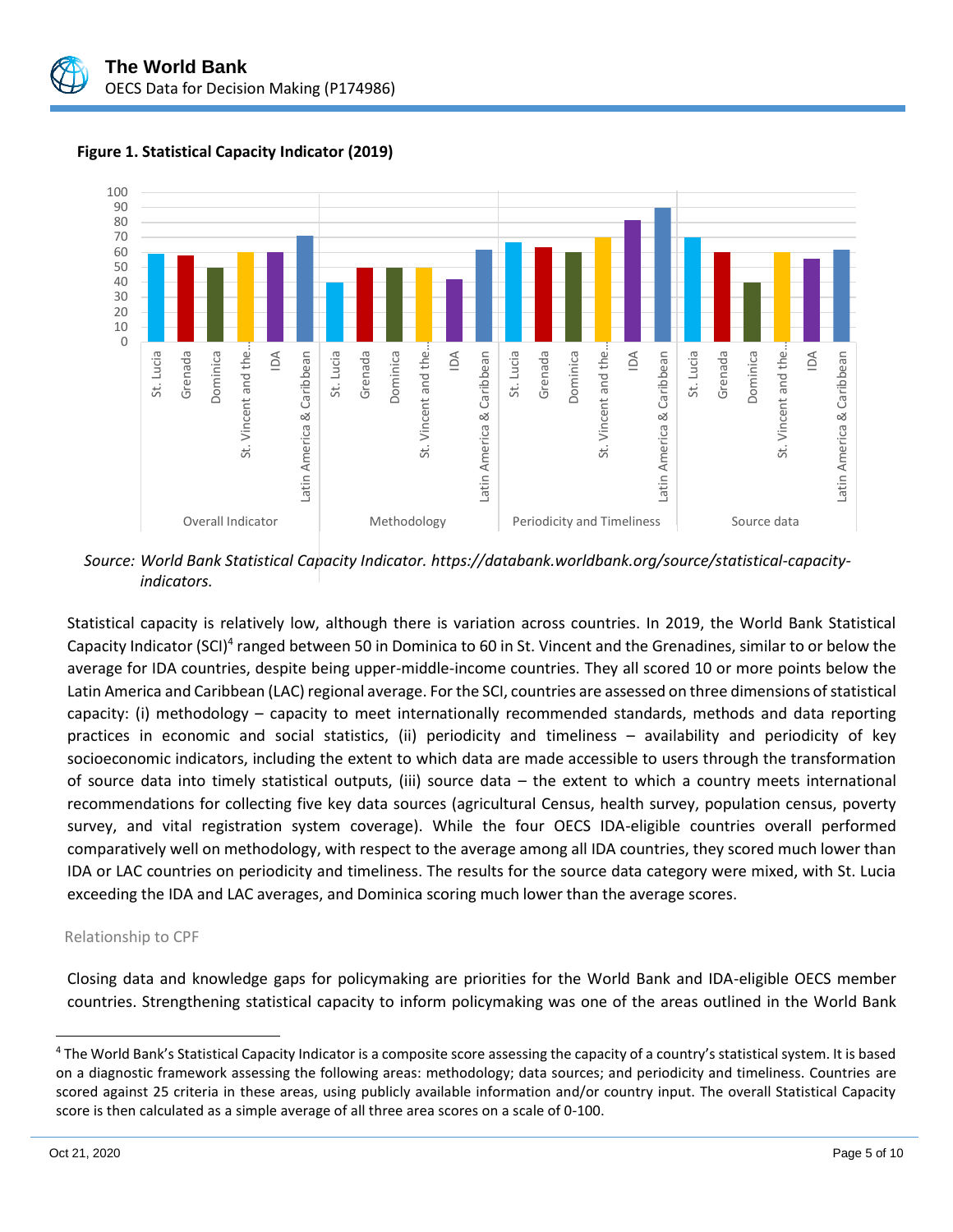

Group Regional Partnership Strategy for the OECS (FY15-20). The 2018 Systematic Regional Diagnostic (SRD) for the OECS highlighted substantial data gaps in the region. The included data and analytics on poverty, the labor market, migration, remittances, and tourism. The SRD further suggested that data and knowledge challenges may be best tackled at a regional level rather than individual countries alone.

## **C. Proposed Development Objective(s)**

To improve the capacity of select Eastern Caribbean countries to produce and publicly disseminate statistical data in a timely manner for evidence-based policy making at both the country and regional levels.

Key Results (From PCN)

The expected outcomes of this regional project include the following: (i) the use of modern methods for data collection, archiving, and dissemination; (ii) the increased public availability of regionally harmonized poverty and labor statistics and anonymized microdata, and (iii) increased capacity of national authorities to conduct welfare surveys beyond the duration of this project.

## **D. Concept Description**

The project seeks to achieve the PDO by strengthening national and regional level capacities to collect, analyze, and disseminate data quickly and regularly. This project will address the short-term financial constraints created by the Covid-19 pandemic and technical capacity constraints. This way it will strengthen the statistical capacity of participating countries to increase data availability, which in turn will strengthen governance by enabling evidence-based decisionmaking and results-based management. The development of the regional and national statistical systems to produce new and improved data will open new avenues of work, such as developing a national monitoring and evaluation system, the efficient allocation of expenditures, performance-based public sector management, and improved accountability. Thus, the project will lay a solid foundation for planning, design, monitoring, and evaluating public programs and policies, both nationally and regionally.

The approach for this proposed project is based on other successful country-level and regional statistics projects<sup>5</sup>. The methodology's core is to strengthen the National Statistical Office (NSO) in activities for which there is substantial demand at the country level and invest in building skills transferrable to other NSO work plan projects. This capacitybuilding extends to the packaging and dissemination of data, promoting a virtuous demand and implementation cycle. At the national level, Component 1 and Component 2 of the project will strengthen NSOs through (1) Statistical modernization and capacity building and (2) Data production and dissemination. The country projects will provide IDA credit financing between an estimated US\$6 million (in St Vincent and the Grenadines) to a maximum of approximately US\$9 million (in the case of the St. Lucia and Grenada), for a projected total of US\$24 million for the country level operations. At the regional level, the project will strengthen the regional capacities by supporting the OECS Commission's Statistical Unit. Component 3 of the project will support the OECS's mandate for regional integration and strengthening of the regional statistical system. This will include the transitioning of the OECS SSU from its current facilitation role to the direct provision of technical assistance to member states, namely the development of highly specialized skills that

<sup>&</sup>lt;sup>5</sup> The Statistical Innovation and Capacity Building in Pacific Islands regional project (P168122) was examined closely due to its similarities involving several small island states.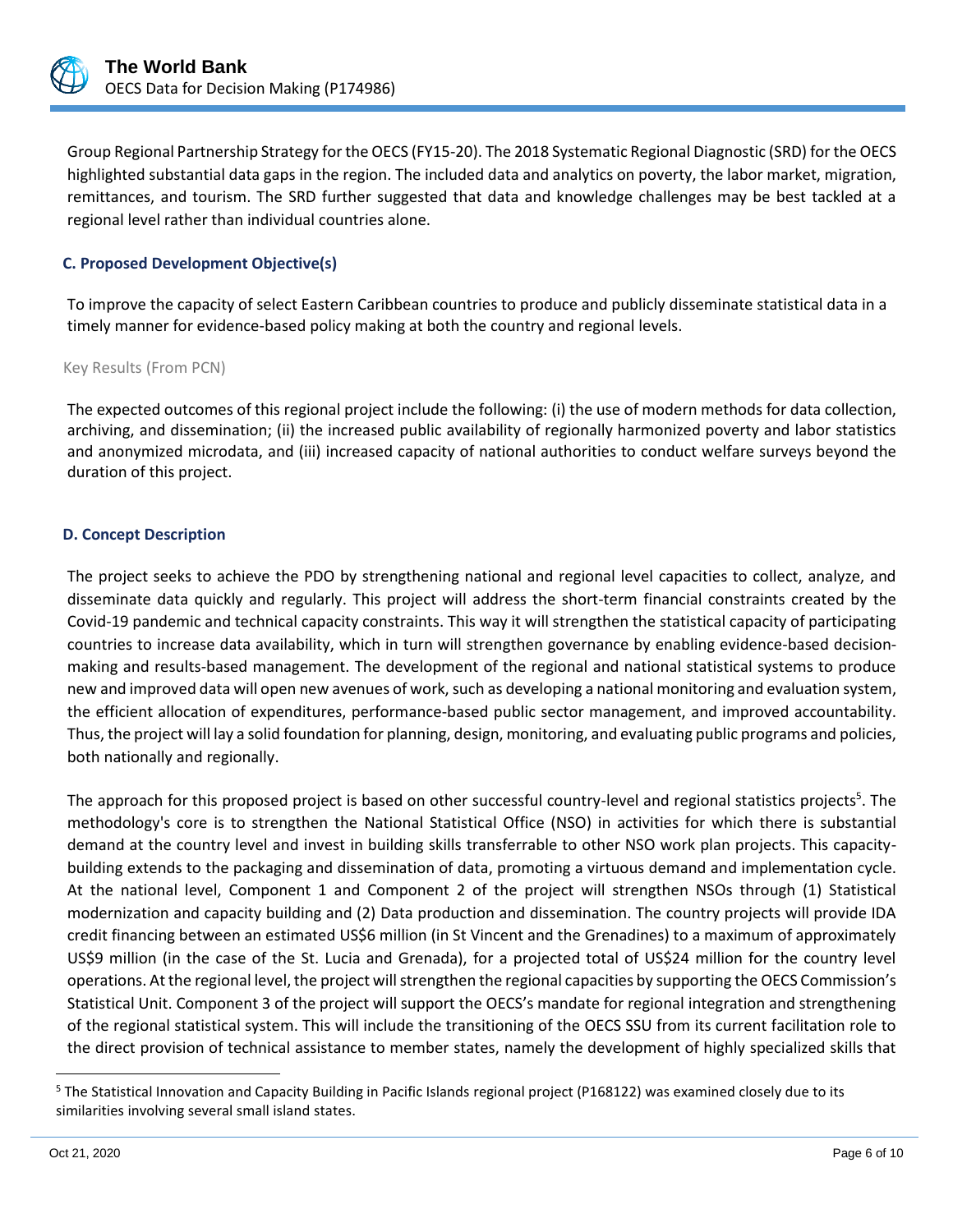

are only required periodically in the member states, such as sampling, developing consumption aggregates and poverty lines, while at the same time supporting the development of a forum to incorporate new innovations and technological advancements into the future. The regional financing will be up to US\$5 million IDA grant for the OECS Commission's Statistical Services Unit.

| Legal Operational Policies                                         | Triggered? |  |
|--------------------------------------------------------------------|------------|--|
| Projects on International Waterways OP 7.50                        | No.        |  |
| Projects in Disputed Areas OP 7.60                                 | No.        |  |
| Summary of Screening of Environmental and Social Risks and Impacts |            |  |

The overall environmental and social risk classification of the project is moderate.

The Environmental Risk classification of the project is low. The project will largely focus on statistical modernization, institutional capacity, and capacity building activities for data collection, analysis and dissemination for statistical systems. Project activities will include the procurement and installation of software and electronic equipment -mostly servers and computers. Potential environmental risks are related (i) minor retrofitting activities (re-wiring, drilling holes in walls, moving furniture, and others) that may be needed for the installation of electronic equipment; (ii) management and disposal of non-hazardous and hazardous waste, including electronic waste (e-waste) in case of the replacement of old electronics; and, (iii) occupational health and safety hazards for the workforce. Possible negative impacts are expected to be minor, site-specific, temporary and fully reversible. The project is not expected to finance any type of construction activities.

The Social risk of the project is expected to be moderate, because the project will be implemented in a context where social exclusion patterns exist, invisibility of vulnerable groups is usually a problem, and where processes of community consultation and grassroots participation seems to be weak. In addition, the capacity for the management of the World Bank's Environmental and Social Framework is observed to be low. In a statistical capacity building project that focuses on data production and dissemination, vulnerable groups are especially at risk of being unaccounted for. This could put vulnerable populations at a further disadvantage. Vulnerable groups are individuals or groups who, by virtue of, for example, their age, gender, ethnicity, religion, physical, mental or other disability, social, civic or health status, sexual orientation, gender identity, economic disadvantages or indigenous status, and/or dependence on unique natural resources, may be more likely to be adversely affected. These groups include the poor, migrants, people living in highcrime and slum areas, women, young girls, youth at risks, people with disabilities, among others. There could also be social risks related to technical data protection and cybersecurity, as well as data privacy concerns. There may be other potential avenues of exclusion such as the lack of access to technology or understanding regarding participation in the survey implementation. While improving the IT infrastructure of countries and building new software (if any), these concerns will be taken into account by the project, including measures to ensure that no one is left behind.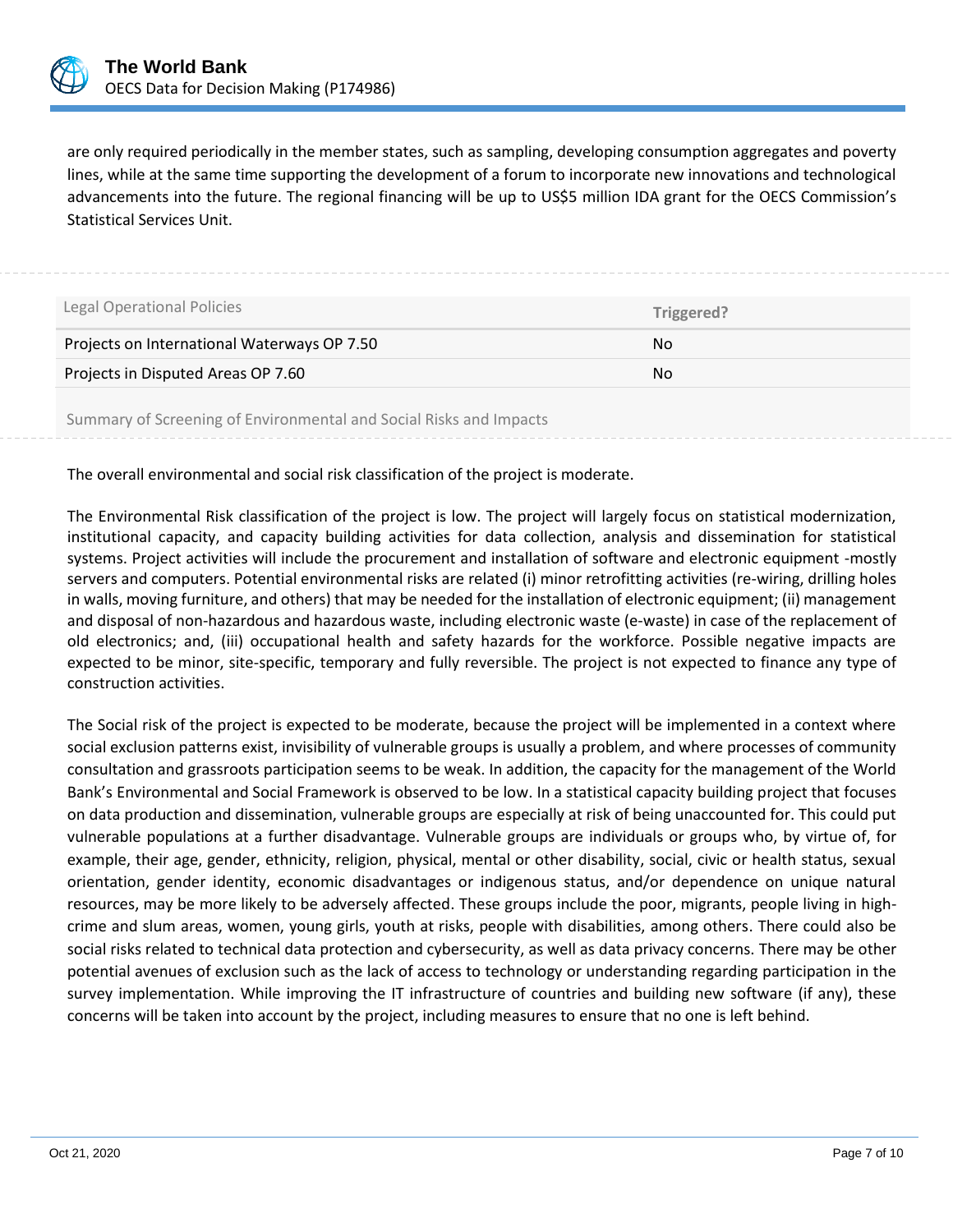

Looking at it from a different angle, this project could also represent an important entry point for incorporating an inclusive approach for collecting disaggregated data on vulnerable groups to reflect their interests in policy making. This project may also represent an opportunity to incorporate environmental quality data as part of the collecting and publishing process, that could be useful for monitoring, developing strategies for action and policy making.

The Borrower will prepare, consult, and disclose: Environmental and Social Management Framework (ESMF) proportionate to the Environmental and Social risks and impacts of the project and in line with the Bank's Environmental and Social Standards and the World Bank Group Environment, Health and Safety (EHS) Guidelines. The ESMF will include: (i) a Screening Tool to assess the risks and impacts related to the electronic installation activities; (ii) a project-level Waste Management Plan (WMP) that will include specific measures for managing non-hazardous and hazardous waste, including e-waste and hazardous construction materials. These instruments will be in line with the Bank's Environmental and Social Standards and World Bank Group (WBG) Environment, Health and Safety (EHS) Guidelines will be part of the Labor Management Procedure. The social assessment will analyze social issues and solicit stakeholder views for the design of the Project and will help make the project responsive to social development concerns, including seeking to enhance benefits for poor and vulnerable.

The Borrower will prepare and disclose Labor Management Procedures (LMP) before Board Approval to identify the different types of project workers that are likely to be involved in the project and set out the way in which they will be managed, in accordance with the requirements of national law and ESS2. To ensure health and safety of workers during the construction phase of the project, the LMP will include an Occupational Health and Safety Plan (OHSP) that will also consider COVID-19 prevention measures and will be in line with the WBG EHS Guidelines for all project activities. A labor specific Grievance Redress Mechanism (GRM) will be prepared by the Borrower, that addresses GBV. In addition, prior to appraisal, the Borrower will prepare and disclose Stakeholder Engagement Plan mapping stakeholders, describing the timing and methods of engagement with them throughout the life cycle of the project, and describing the project's GRM. The Stakeholder Engagement Plan will detail for each country the vulnerable groups and how they can be counted within the data collection, production and dissemination. The project will adopt citizen Engagement Approach during its cycle. As the project aims to improve data collection and dissemination for decision making; putting emphasis on the social inclusion perspective is especially important during the COVID-19 pandemic, where the vulnerable groups are hit the hardest.

The Environmental and Social Commitment Plan, which will be prepared and disclosed by the Borrower prior to appraisal, will include the necessary measures that the project needs to address during preparation and implementation to ensure compliance with the ESSs and the project's social and environmental instruments.

## **CONTACT POINT**

#### **World Bank**

Roy Shuji Katayama Senior Economist

## **Borrower/Client/Recipient**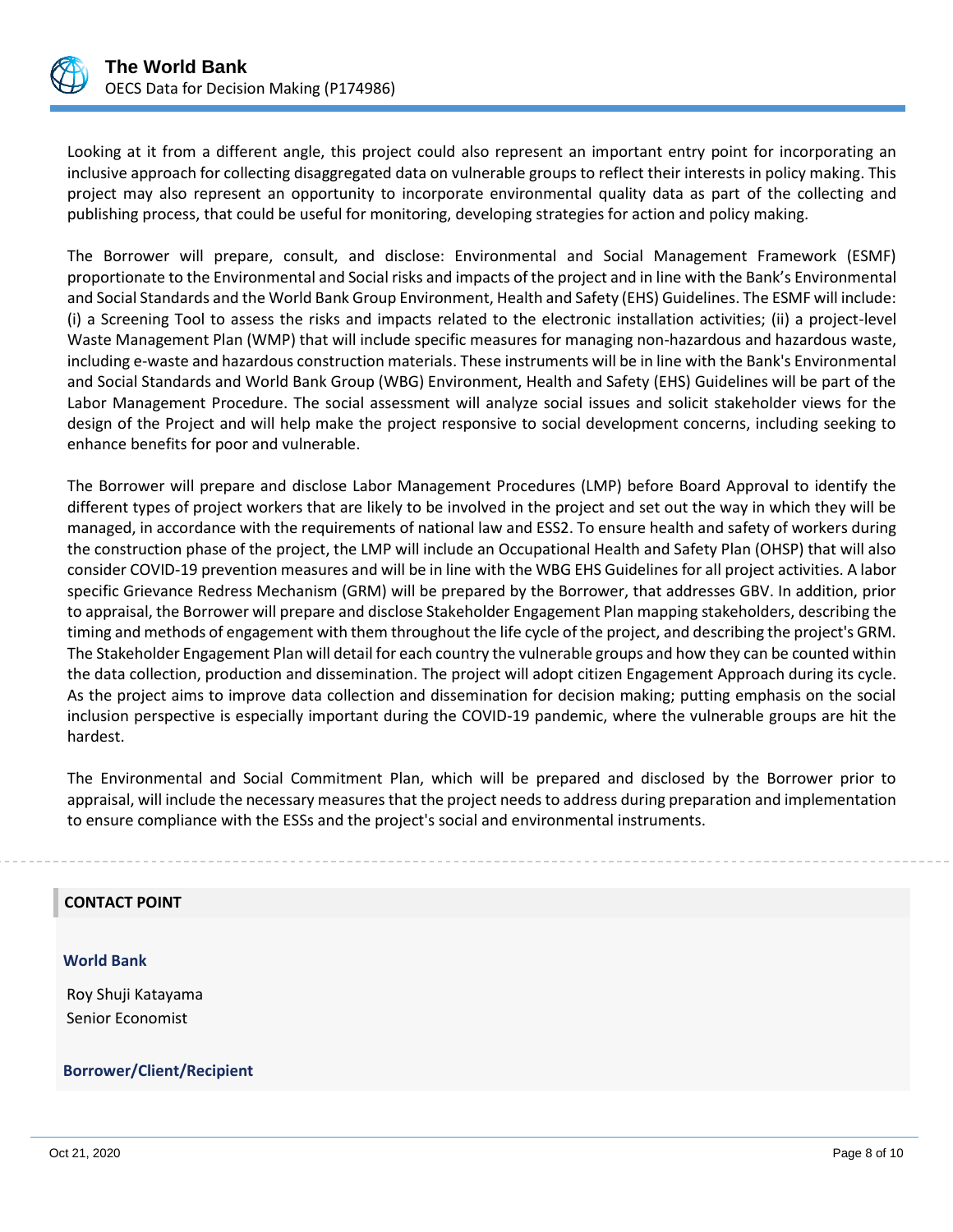

St Lucia Esther Rigobert Permanent Secretary/Director of Finance esther.rigobert@govt.lc

Allen M. Chastanet Prime Minister pm.sec@govt.lc

St Vincent and the Grenadines

Grenada Keith Mitchell Prime Minister PrimeMinister@gov.gd

Merina Jessamy Permanent Secretary, Infrastructure, Development and Impleme ps@moiid.gov.gd

Patricia Clarke Permanent Secretary, Ministry of Finance psfinancegrenada@gmail.com

Organisation of Eastern Caribbean States (OECS) Gale Archibald Head gale.archibald@oecs.int

## **Implementing Agencies**

St Lucia Central Statistics Office Sean Mathurin Director of Statistics sean.mathurin@govt.lc

St Vincent and the Grenadines Central Statistics Office Lavorne Williams Chief Statistician